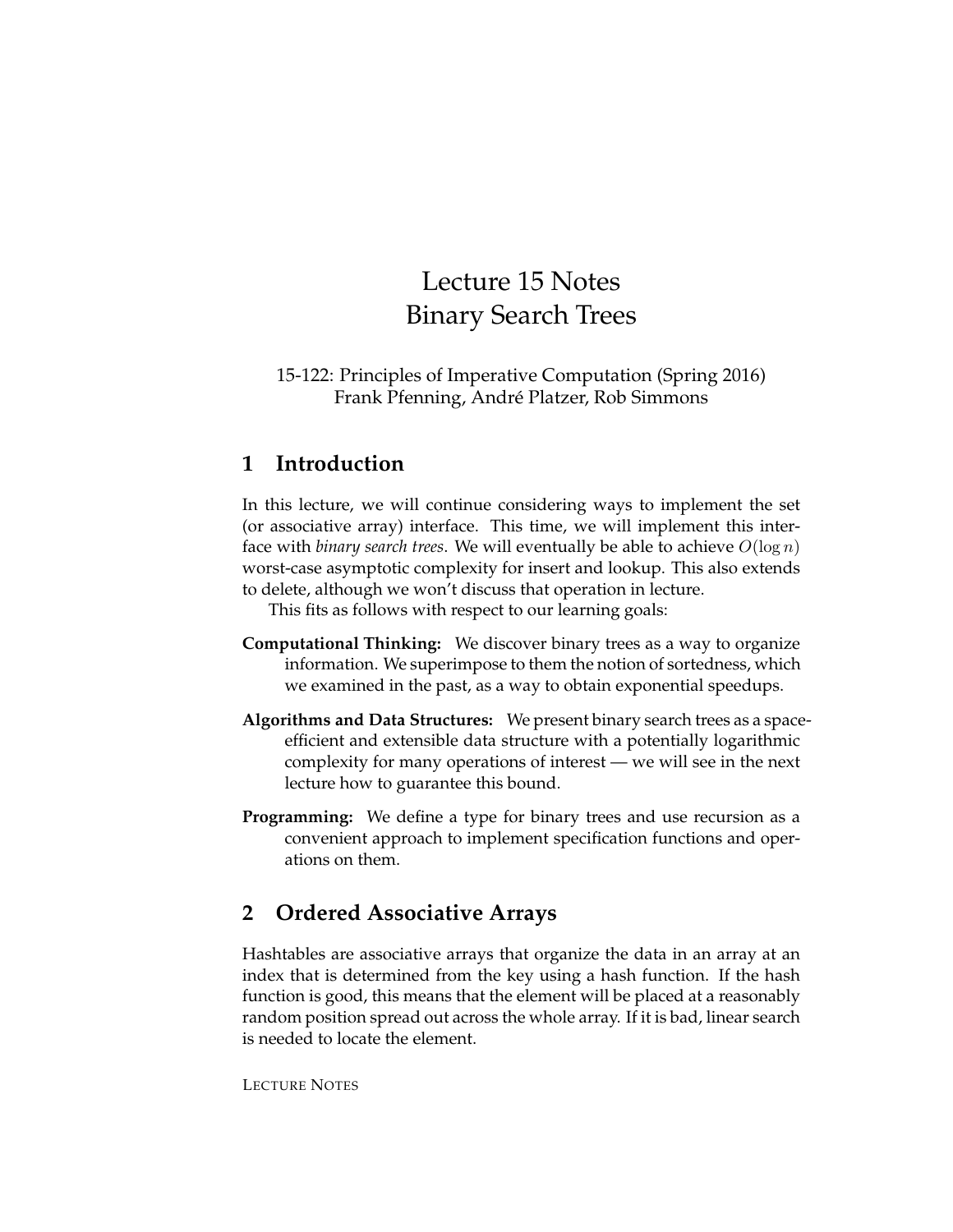There are many alternative ways of implementing associative arrays. For example, we could have stored the elements in an array, sorted by key. Then lookup by binary search would have been  $O(\log n)$ , but insertion would be  $O(n)$ , because it takes  $O(\log n)$  steps to find the right place, but then  $O(n)$  steps to make room for that new element by shifting all bigger elements over. (We would also need to grow the array as in unbounded arrays to make sure it does not run out of capacity.) Arrays are not flexible enough for fast insertion, but the data structure that we will be devising in this lecture will be.

### **3 Abstract Binary Search**

What are the operations that we needed to be able to perform binary search? We needed a way of comparing the key we were looking for with the key of a given element in our data structure. Depending on the result of that comparison, binary search returns the position of that element if they were the same, advances to the left if what we are looking for is smaller, or advances to the right if what we are looking for is bigger. For binary search to work with the complexity  $O(\log n)$ , it was important that binary search advances to the left or right *many steps at once*, not just by one element. Indeed, if we would follow the abstract binary search principle starting from the middle of the array but advancing only by one index in the array, we would obtain linear search, which has complexity  $O(n)$ , not  $O(\log n)$ .

Thus, binary search needs a way of comparing keys and a way of advancing through the elements of the data structure very quickly, either to the left (towards elements with smaller keys) or to the right (towards bigger ones). In the array-based binary search we've studied, each iteration calculates a midpoint

 $int$  mid = lower + (upper - lower) / 2;

and a new bound for the next iteration is (if the key we're searching for is smaller than the element at mid)

```
upper = mid;
```
or (if the key is larger)

 $lower = mid + 1;$ 

So we know that the next value mid will be either (lower + mid) / 2 or  $((mid + 1) + upper)$  / 2 (ignoring the possibility of overflow).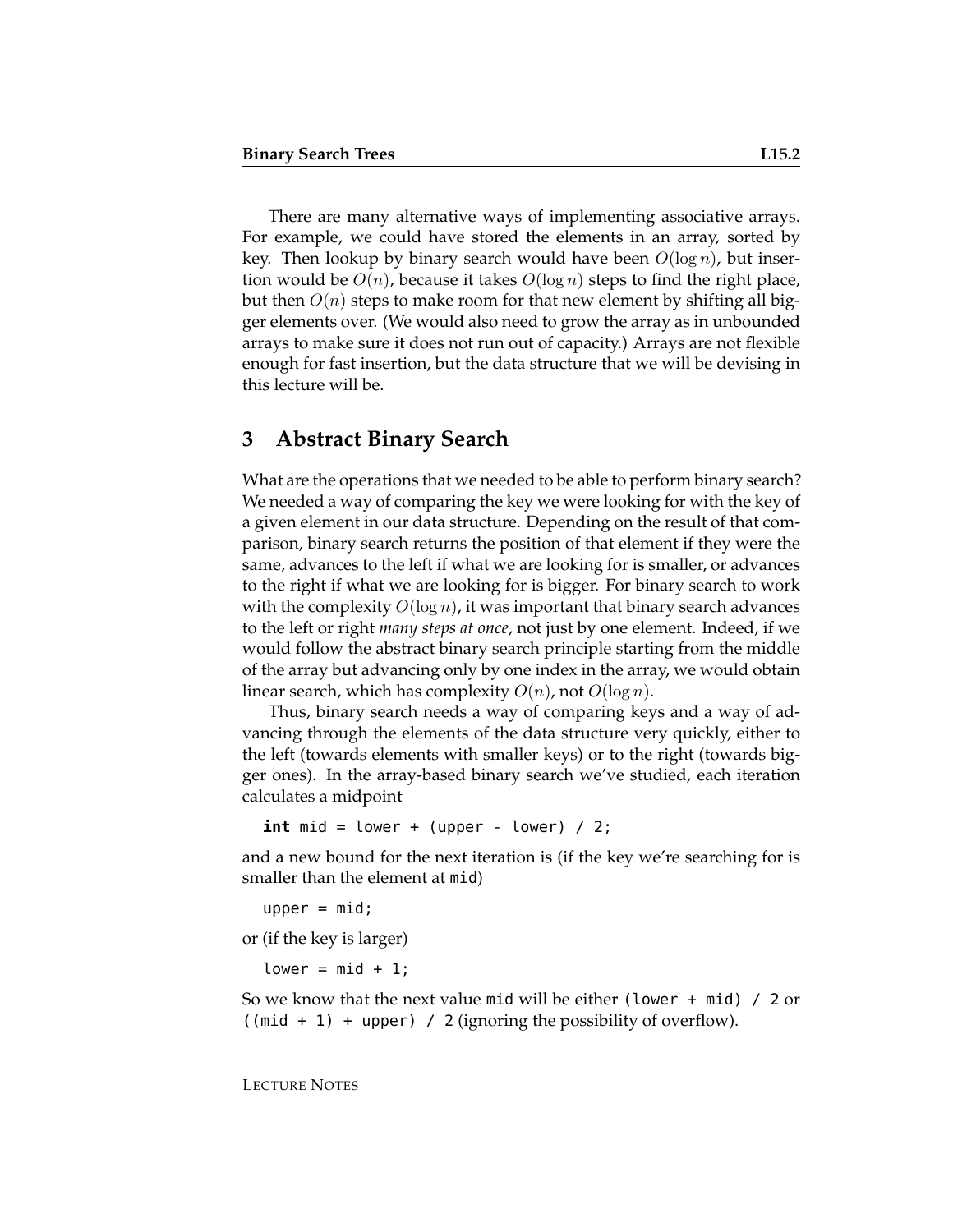This pattern continues, and given any sorted array, we can enumerate all possible binary searches:

Binary search always looks here first... ...and looks at one of these two indices second... 10  ${\bf 11}$ 12 13 15 16 17 18 q -9  $-6$  $-1$   $+0$  $\mathbf{1}$  $\overline{7}$  $8<sub>n</sub>$  $\mathbf{9}$ ้11 15  $16 \times 19$ 20  $29$ 42  $55 + 88$ 90 ΄5

... and looks at one of these four indices third...

This pattern means that constant-time access to an array element at an arbitrary index isn't necessary for doing binary search! To do binary search on the array above, all we need is constant time access from array index 9 (containing 11) to array indices 4 and 14 (containing 1 and 29, respectively), constant time access from array index 4 to array indices 2 and 7, and so on. At each point in binary search, we know that our search will proceed in one of at most two ways, so we will explicitly represent those choices with a pointer structure, giving us the structure of a *binary tree*. The tree structure that we got from running binary search on this array. . .

| 0 1 2 3 4 5 6 7 8 9 10 11 12 13 14 15 16 17 18 |  |  |  |  |  |  |  |  |  |
|------------------------------------------------|--|--|--|--|--|--|--|--|--|
|                                                |  |  |  |  |  |  |  |  |  |

. . . corresponds to this binary tree:



# **4 Representing Binary Trees with Pointers**

To represent a binary tree using pointers, we use a struct with two pointers: one to the left child and one to the right child. If there is no child, the pointer is NULL. A leaf of the tree is a node with two NULL pointers.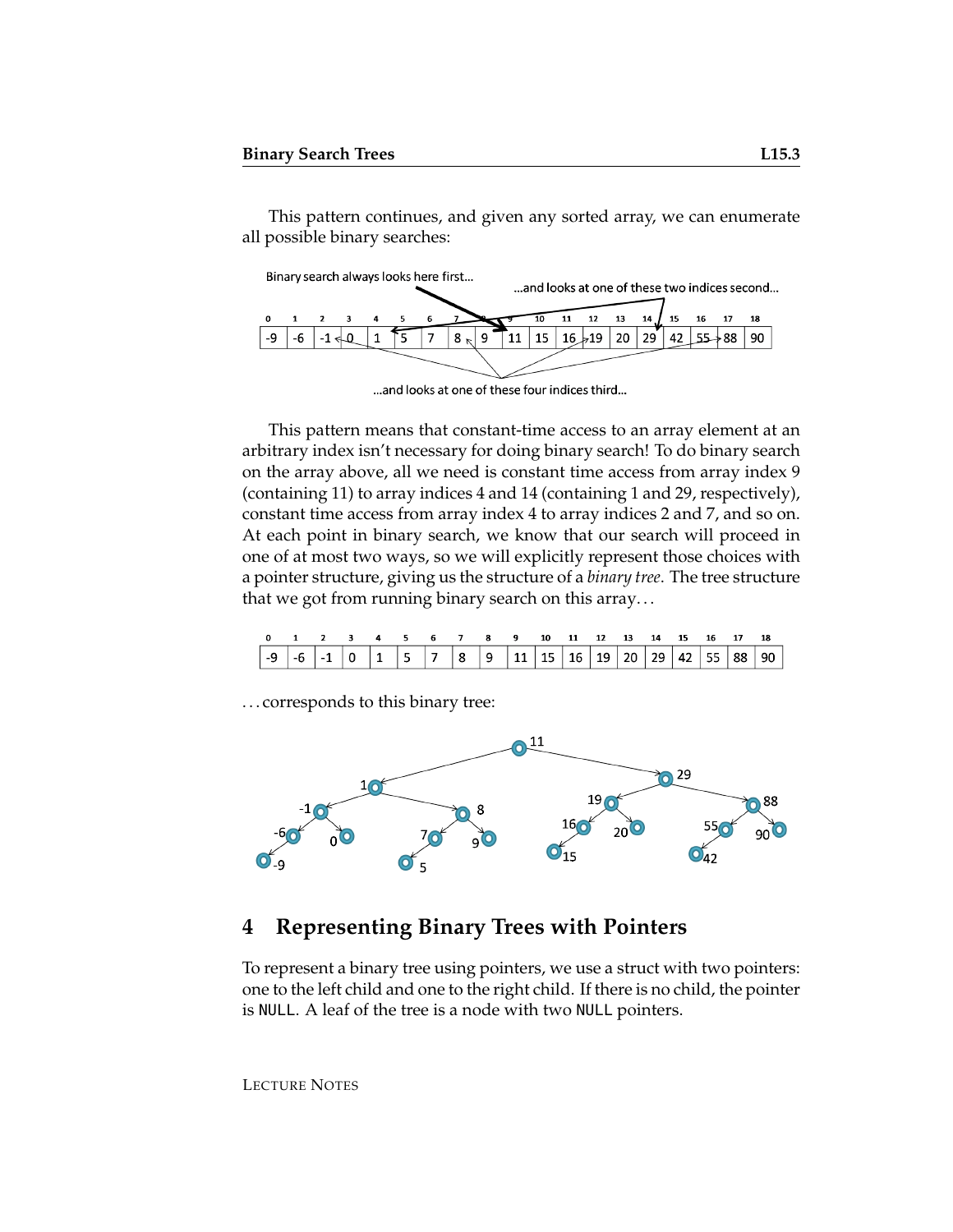```
typedef struct tree_node tree;
struct tree_node {
 elem data;
 tree* left;
 tree* right;
};
```
Rather than the fully generic data implementation that we used for hash tables, we'll assume for the sake of simplicity that the client is providing us with a type of elem that is known to be a pointer, and a single function elem\_compare.

```
/* Client-side interface */
// typedef \text{---} * elem;
```

```
int elem_compare(elem k1, elem k2)
 /*@requires k1 != NULL && k2 != NULL; @*/
```

```
/*@ensures -1 <= \result && \result <= 1; @*/ ;
```
We require that valid values of type elem be non-NULL.  $-$  in fact an implementation of associative arrays based on trees would use NULL to signal that an elem is not there.

The elem\_compare function provided by the client is different from the equivalence function we used for hash tables. For binary search trees, we need to compare keys  $k_1$  and  $k_2$  and determine if  $k_1 < k_2$ ,  $k_1 = k_2$ , or  $k_1 > k_2$ . A common approach to this is for a comparison function to return an integer r, where  $r < 0$  means  $k_1 < k_2$ ,  $r = 0$  means  $k_1 = k_2$ , and  $r > 0$ means  $k_1 > k_2$ . Our contract captures that we expect elem\_compare to return no values other than -1, 0, and 1.

Trees are the second *recursive* data structure we've seen: a tree node has two fields that contain pointers to tree nodes. Thus far we've only seen recursive data structures as linked lists, either chains in a hash table or list segments in a stack or a queue.

Let's remember how we picture list segments. Any list segment is referred to by two pointers: start and end, and there are two possibilities for how this list can be constructed, both of which require start to be non-NULL (and start->data also to satisfy our constraints on elem values).

```
1 bool is_segment(list* start, list* end) {
2 if (start == NULL) return false;
3 if (start->data == NULL) return false;
   4 if (start == end) return true;
```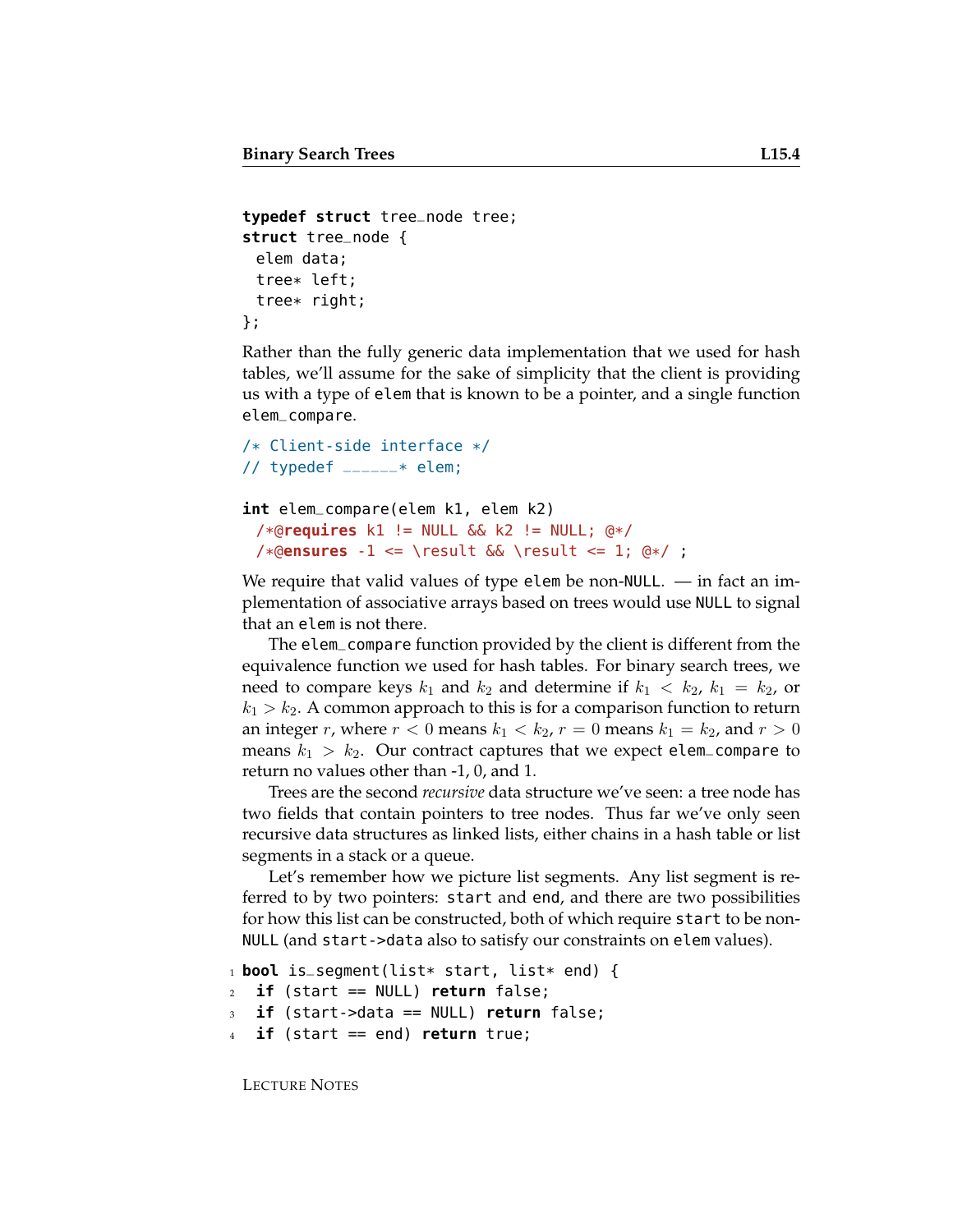```
5 return is_segment(start->next, end);
6 }
```
We can represent these choices graphically by using a picture like  $\Box$  to represent an arbitrary segment. Then we know every segment has one or two forms:



We'll create a similar picture for trees: the tree containing no elements is NULL, and a non-empty tree is a struct with three fields: the data and the left and right pointers, which are themselves trees.



Rather than drawing out the tree\_node struct with its three fields explicitly, we'll usually use a more graph-like way of presenting trees:



This recursive definition can be directly encoded into a very simple data structure invariant is\_tree. It checks very little: just that all the data fields are non-NULL, as the client interface requires. If it terminates, it also ensures that there are no cycles; a cycle would cause non-termination, just as it would with is\_segment.

```
1 bool is_tree(tree* root) {
2 if (root == NULL) return true;
3 return root->data != NULL
4 && is_tree(root->left) && is_tree(root->right);
5 }
```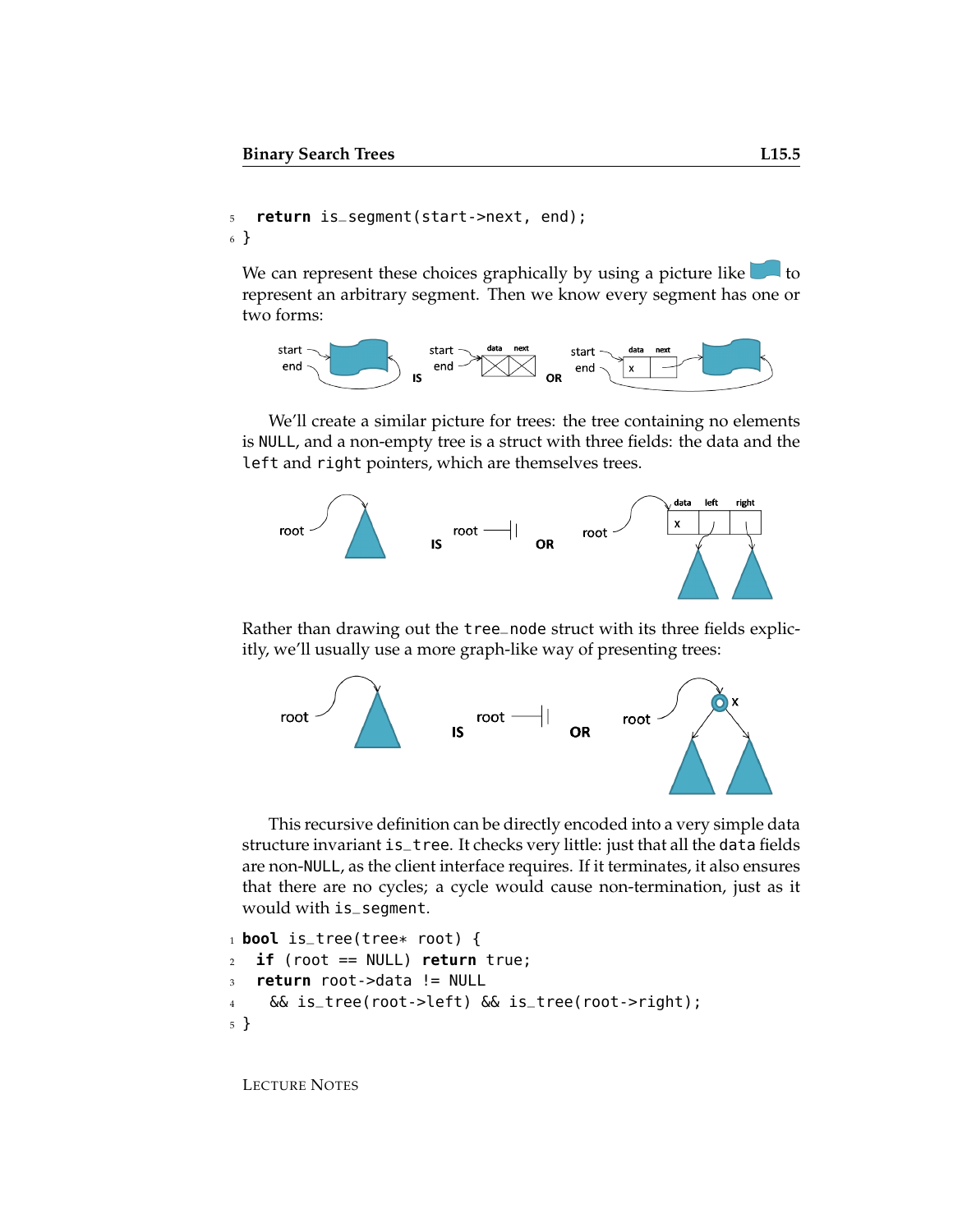#### **4.1 The Ordering Invariant**

Binary search was only correct for arrays if the array was sorted. Only then do we know that it is okay not to look at the upper half of the array if the element we are looking for is smaller than the middle element, because, in a sorted array, it can then only occur in the lower half, if at all. For binary search to work correctly on binary search trees, we, thus, need to maintain a corresponding data structure invariant: all elements to the right of a node have keys that are bigger than the key of that node. And all the nodes to the left of that node have smaller keys than the key at that node. This *ordering invariant* is a core idea of binary search trees; it's what makes a binary tree into a binary *search* tree.

**Ordering Invariant.** At any node with key k in a binary search tree, all keys of the elements in the left subtree are strictly less than  $k$ , while all keys of the elements in the right subtree are strictly greater than  $k$ .

This invariant implies that no key occurs more than once in a tree, and we have to make sure our insertion function maintains this invariant.

We won't write code for checking the ordering invariant just yet, as that turns out to be surprisingly difficult. We'll first discuss the lookup and insertion functions for binary search trees.

### **5 Searching for a Key**

The ordering invariant lets us find an element e in a binary search tree the same way we found an element with binary search, just on the more abstract tree data structure. Here is a recursive algorithm for search, starting at the root of the tree:

- 1. If the tree is empty, stop.
- 2. Compare the key  $k$  of the current node to  $e$ . Stop if equal.
- 3. If  $e$  is smaller than  $k$ , proceed to the left child.
- 4. If  $e$  is larger than  $k$ , proceed to the right child.

The implementation of this search captures the informal description above. Recall that elem\_compare(x,y) returns  $-1$  if  $x < y$ , 0 if  $x = y$ , and 1 if  $x > y$ .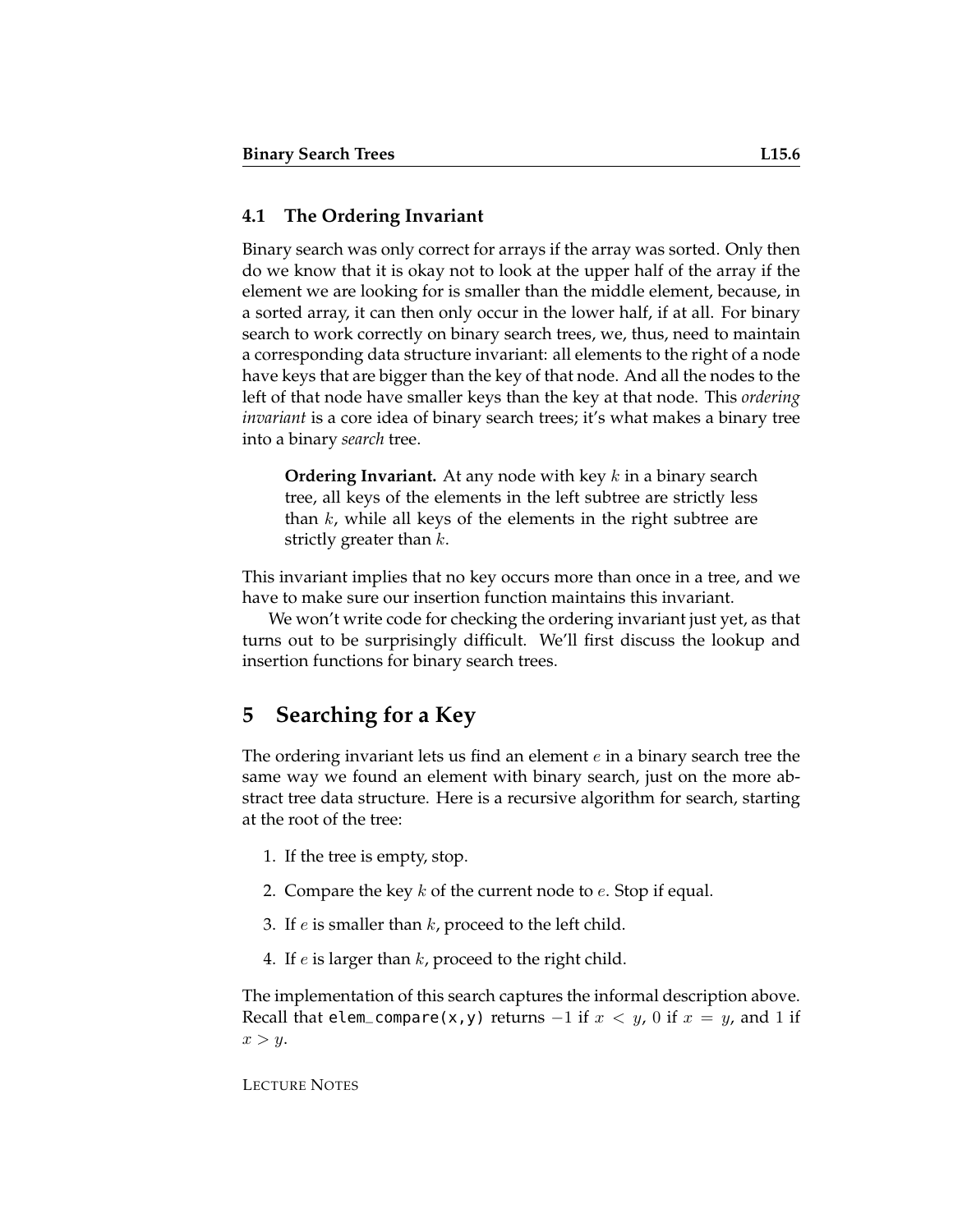```
1 bool tree_lookup(tree* T, elem x)
2 //@requires is_tree(T);
3 {
4 if (T == NULL) return false;
5 int cmp = elem_compare(x, T->data);
   if (cmp == 0) {
    return true;
8 } else if (cmp < 0) {
9 return tree_lookup(T->left, x);
10 } else {
11 //@assert cmp > 0;
12 return tree_lookup(T->right, x);
13 }
14 }
```
We chose here a recursive implementation, following the structure of a tree, but in practice an iterative version may also be a reasonable alternative (see Exercise [1\)](#page-14-0).

### **6 Complexity**

If our binary search tree were perfectly balanced, that is, had the same number of nodes on the left as on the right for every subtree, then the ordering invariant would ensure that search for an element with a given key has asymptotic complexity  $O(\log n)$ , where n is the number of elements in the tree. Every time we compare the element x with the root of a perfectly balanced tree, we either stop or throw out half the elements in the tree.

In general we can say that the cost of lookup is  $O(h)$ , where h is the *height* of the tree. We will define height to be the maximum number of nodes that can be reached by any sequence of pointers starting at the root. An empty tree has height 0, and a tree with two children has the maximum height of either child, plus 1.

### **7 The Interface**

Before we talk about insertion into a binary search tree, we should specify the interface and discuss how we will implement it. Remember that we're assuming a single client definition of elem and a single client definition of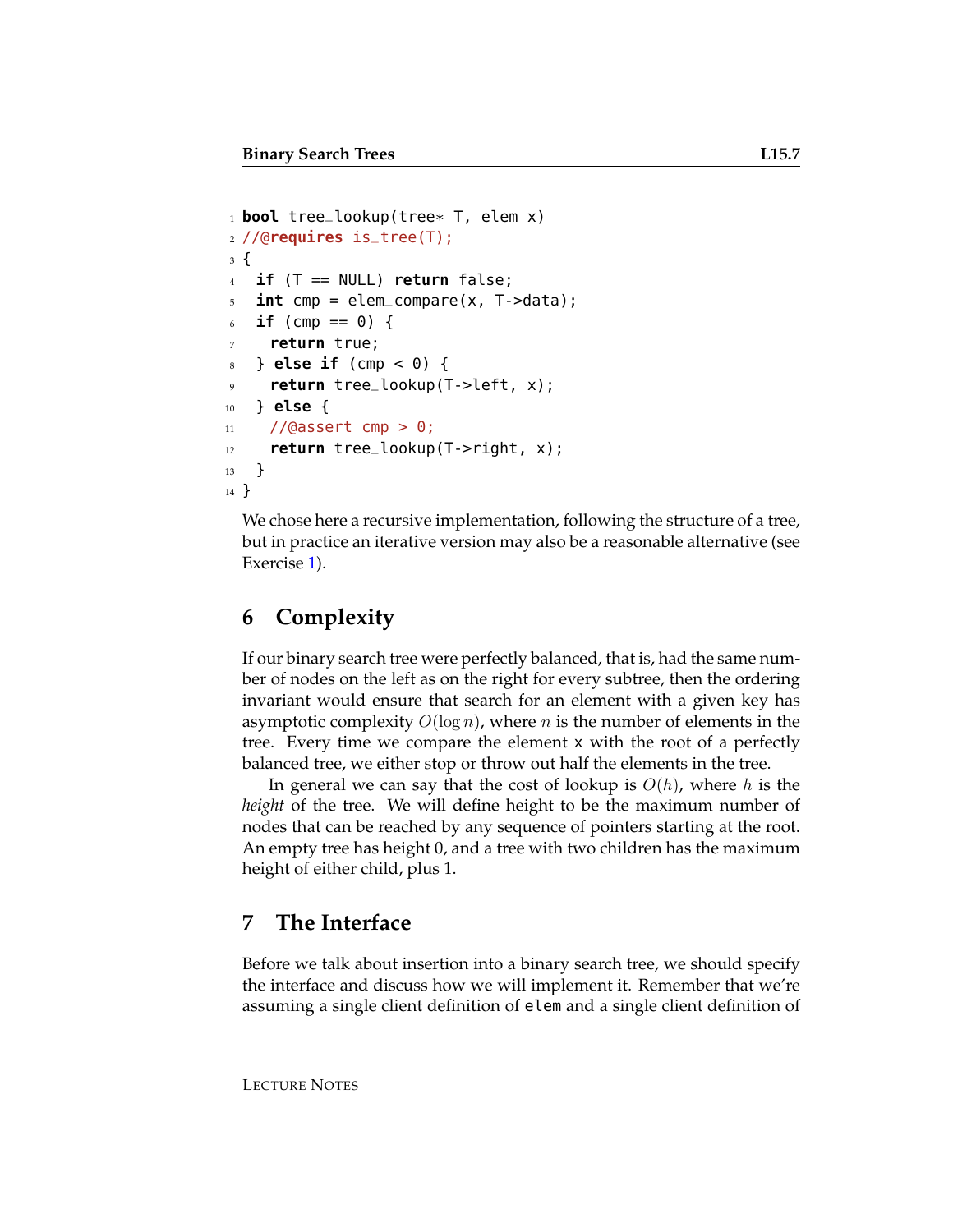elem\_compare, rather than the fully generic version using void pointers and function pointers.

```
/* Library interface */
// typedef ______* bst_t;
```

```
bst_t bst_new()
 /*@ensures \result != NULL; @*/ ;
```

```
void bst_insert(bst_t B, elem x)
 /*@requires B != NULL && x != NULL; @*/ ;
```

```
bool bst_lookup(bst_t B, elem x)
 /*@requires B != NULL && x != NULL; @*/ ;
```
We can't define  $bst_t$  to be tree\*, for two reasons. One reason is that a new tree should be empty, but an empty tree is represented by the pointer NULL, which would violate the bst\_new postcondition. More fundamentally, if NULL was the representation of an empty tree, there would be no way to write a function to imperatively insert additional elements in the tree. This is because a function call makes copies of the (small) values passed as arguments.

The usual solution here is one we have already used for stacks, queues, and hash tables: we have a *header* which in this case just consists of a pointer to the root of the tree. We often keep other information associated with the data structure in these headers, such as the size.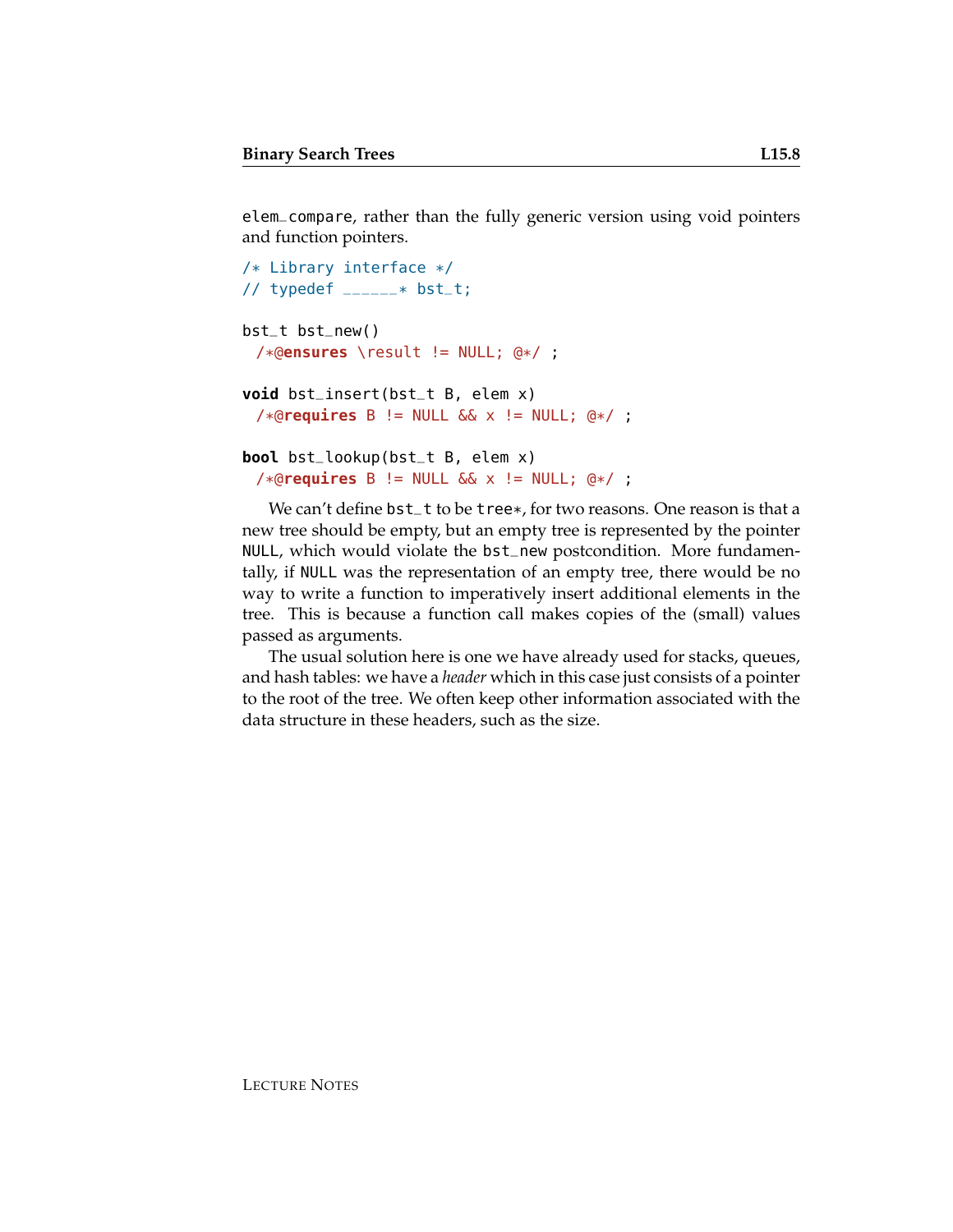```
1 typedef struct bst_header bst;
2 struct bst_header {
3 tree* root;
4 };
5
6 bool is_bst(bst* B) {
7 return B != NULL && is_tree(B->root);
8 }
```
Lookup in a binary search tree then just calls the recursive function we've already defined:

```
10 bool bst_lookup(bst* B, elem x)
11 //@requires is_bst(B) && x != NULL;
12 \frac{1}{2}13 return tree_lookup(B->root, x);
14 }
```
The relationship between both is\_bst and is\_tree and between bst\_lookup and tree\_lookup is a common one. The non-recursive function is\_bst is given the non-recursive struct bst\_header, and then calls the recursive helper function is\_tree on the recursive structure of tree nodes.

### **8 Inserting an Element**

With the header structure, it is straightforward to implement bst\_insert. We just proceed as if we are looking for the given element. If we find a node with an equivalent element, we just overwrite its data field. Otherwise, we insert the new key in the place where it would have been, had it been there in the first place. This last clause, however, creates a small difficulty. When we hit a null pointer (which indicates the key was not already in the tree), we cannot replace what it points to (it doesn't point to anything!). Instead, we *return* the new tree so that the parent can modify itself.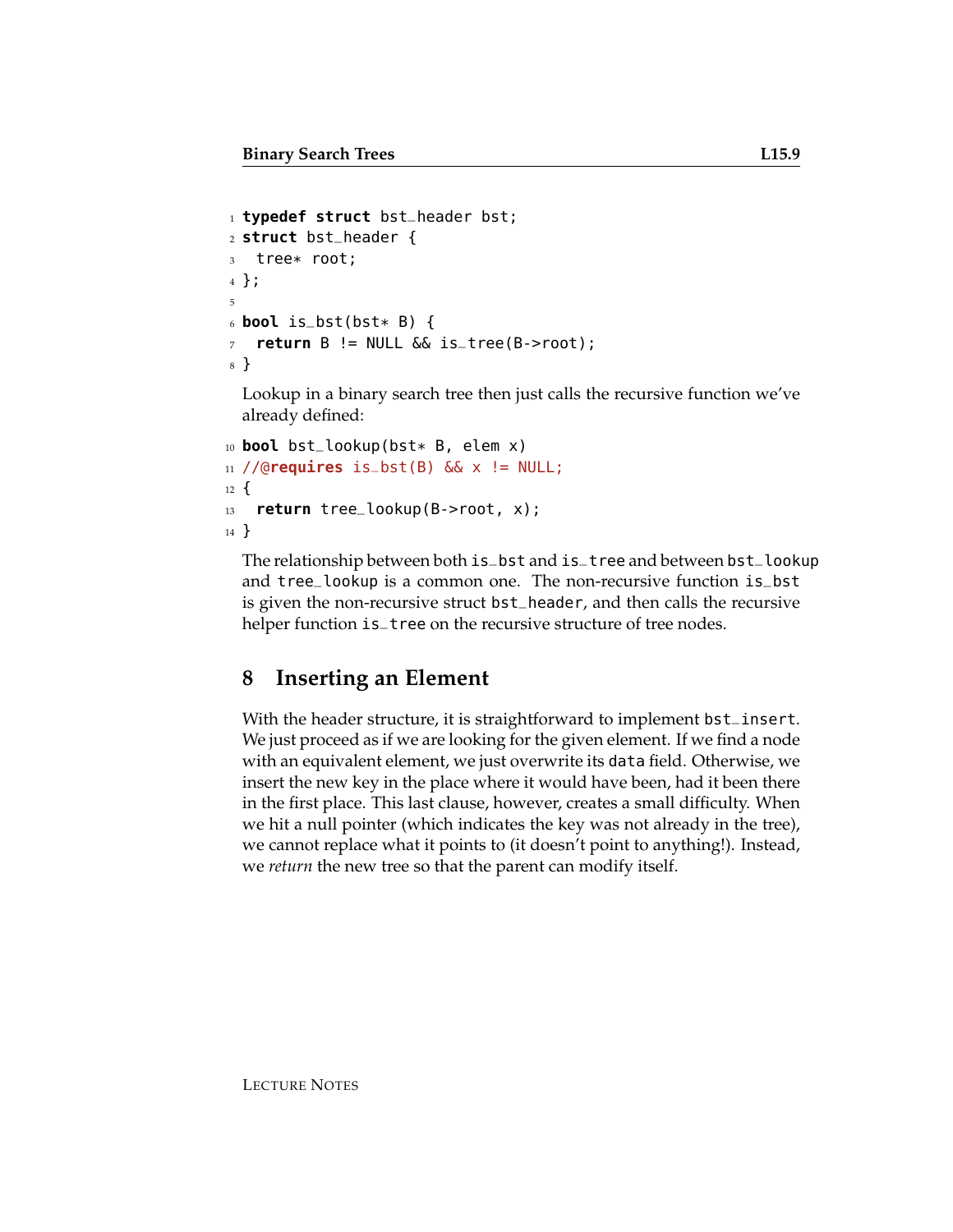```
16 tree* tree_insert(tree* T, elem x)
17 //@requires is_tree(T) && x != NULL;
18 //@ensures is_tree(\result);
19 \text{ }20 if (T == NULL) {
21 /* create new node and return it */
22 T = alloc(struct tree_node);
23 T->data = x;
24 T->left = NULL; // Not required (initialized to NULL)
25 T->right = NULL; // Not required (initialized to NULL)
26 return T;
27 } else {
28 int cmp = elem_compare(x, T->data);
29 if (cmp == \theta) {
30 T->data = x;
31 } else if (cmp < 0) {
32 T->left = tree_insert(T->left, x);
33 } else {
34 //@assert cmp > 0;
35 T->right = tree_insert(T->right, x);
36 }
37 }
38
39 return T;
40 }
```
The returned subtree will also be stored as the new root:

```
42 void bst_insert(bst* B, elem x)
43 //@requires is_bst(B)
44 //@requires x != NULL;
45 //@ensures is_bst(B);
46 \quad47 B->root = tree_insert(B->root, x);
48 }
```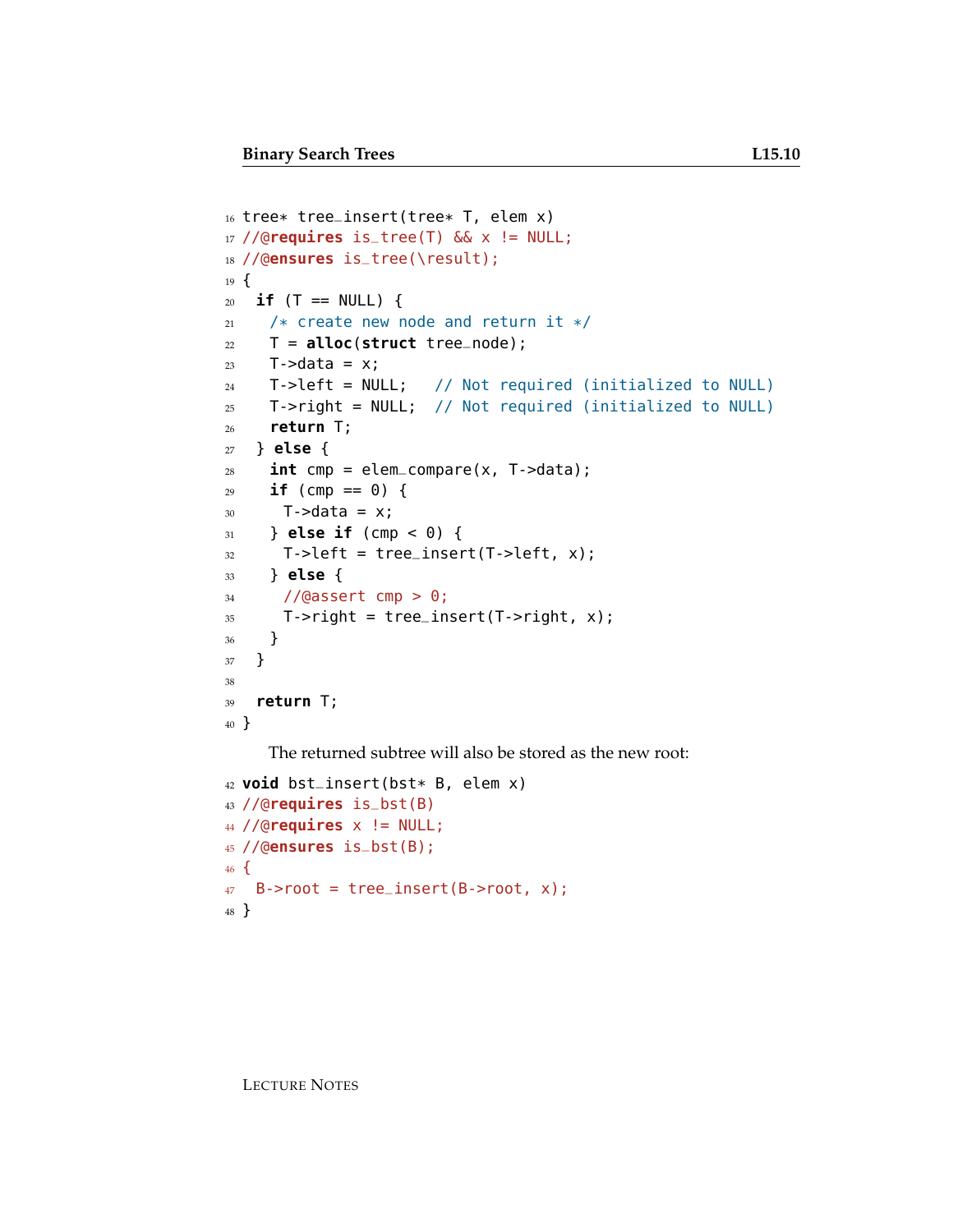When we analyze the structure of the recursive functions implementing search and insert, we are tempted to try defining a simple, *but wrong!* ordering invariant for binary trees as follows: tree  $T$  is ordered whenever

1. T is empty, or

- 2. T has key k at the root,  $T_L$  as left subtree and  $T_R$  as right subtree, and
	- $T_L$  is empty, or  $T_L$ 's key is less than  $k$  and  $T_L$  is ordered; and
	- $T_R$  is empty, or  $T_R$ 's key is greater than k and  $T_R$  is ordered.

This would yield the following code:

```
50 /* THIS CODE IS BUGGY */
51 bool is_ordered(tree* T) {
52 if (T == NULL) return true; /* an empty tree is a BST */
53 elem k = T->data;
54 return (T->left == NULL
55 || (elem_compare(T->left->data), k) < 0
56 && is_ordered(T->left)))
57 && (T->right == NULL
58 || (elem_compare(k, T->right->data)) < 0
59 && is_ordered(T->right)));
60 }
```
While this should always be true for a binary search tree, it is far weaker than the ordering invariant stated at the beginning of lecture. Before reading on, you should check your understanding of that invariant to exhibit a tree that would satisfy the above, but violate the ordering invariant.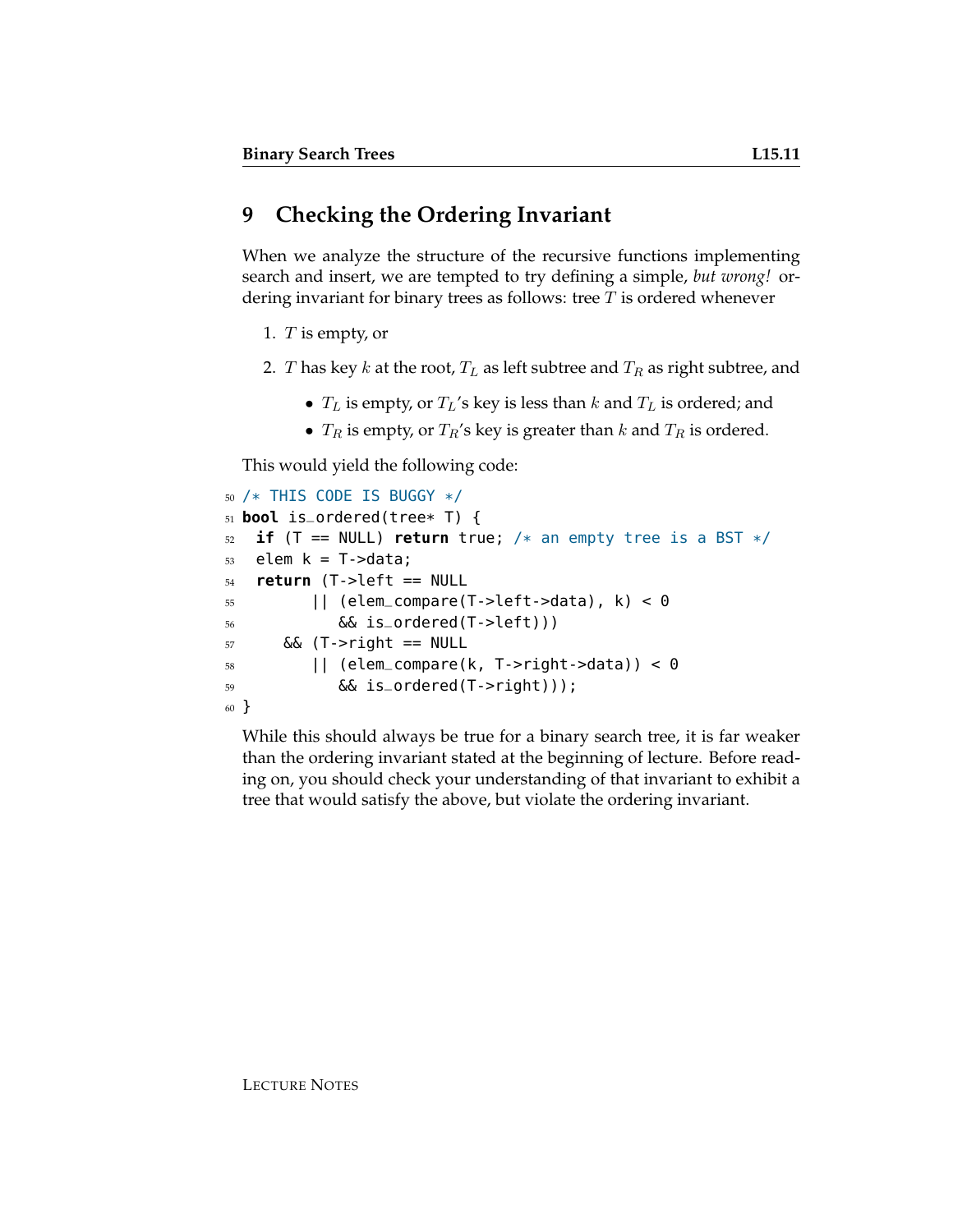There is actually more than one problem with this. The most glaring one is that following tree would pass this test:



Even though, locally, the key of the left node is always smaller and on the right is always bigger, the node with key 9 is in the wrong place and we would not find it with our search algorithm since we would look in the right subtree of the root.

An alternative way of thinking about the invariant is as follows. Assume we are at a node with key  $k$ .

- 1. If we go to the *left* subtree, we establish an *upper bound* on the keys in the subtree: they must all be smaller than  $k$ .
- 2. If we go to the *right* subtree, we establish a *lower bound* on the keys in the subtree: they must all be larger than  $k$ .

The general idea then is to traverse the tree recursively, and pass down an interval with lower and upper bounds for all the keys in the tree. The following diagram illustrates this idea. We start at the root with an unrestricted interval, allowing any key, which is written as  $(-\infty, +\infty)$ . As usual in mathematics we write intervals as  $(x, z) = \{y \mid x < y \text{ and } y < z\}.$  At the leaves we write the interval for the subtree. For example, if there were a left subtree of the node with key 7, all of its keys would have to be in the interval  $(5, 7)$ .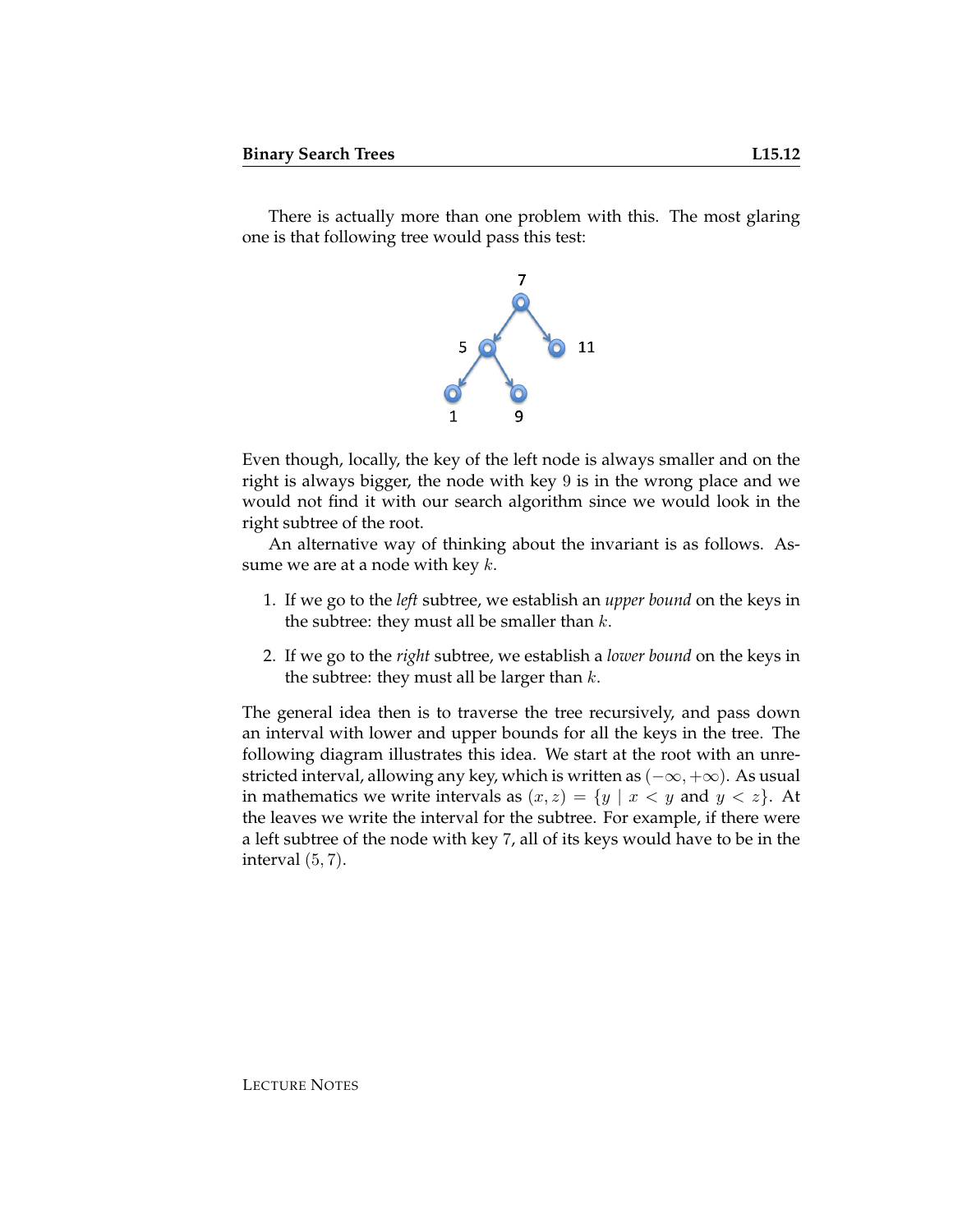

The only difficulty in implementing this idea is the unbounded intervals, written above as  $-\infty$  and  $+\infty$ . Here is one possibility: we pass not just the key value, but the particular element from which we can extract the key that bounds the tree. Since elem must be a pointer type, this allows us to pass NULL in case there is no lower or upper bound.

```
50 bool is_ordered(tree* T, elem lower, elem upper) {
51 if (T == NULL) return true;
52 return T->data != NULL
53 && (lower == NULL || elem_compare(lower, T->data) < 0)
54 && (upper == NULL || elem_compare(T->data, upper) < 0)
55 && is_ordered(T->left, lower, T->data)
56 && is_ordered(T->right, T->data, upper);
57 }
```
This checks all the properties that our earlier is\_tree checked, so we can just implement is\_tree in terms of is\_ordered:

```
59 bool is_tree(tree* T) {
60 return is_ordered(T, NULL, NULL);
61 }
62
63 bool is_bst(bst B) {
64 return B != NULL \&\& is_tree(B->root);
65 }
```
A word of caution: the is\_ordered(T, NULL, NULL) pre- and postcondition of the function tree\_insert is actually not strong enough to prove the correctness of the recursive function. A similar remark applies to tree\_lookup. This is because of the missing information of the bounds. We will return to this issue later in the course.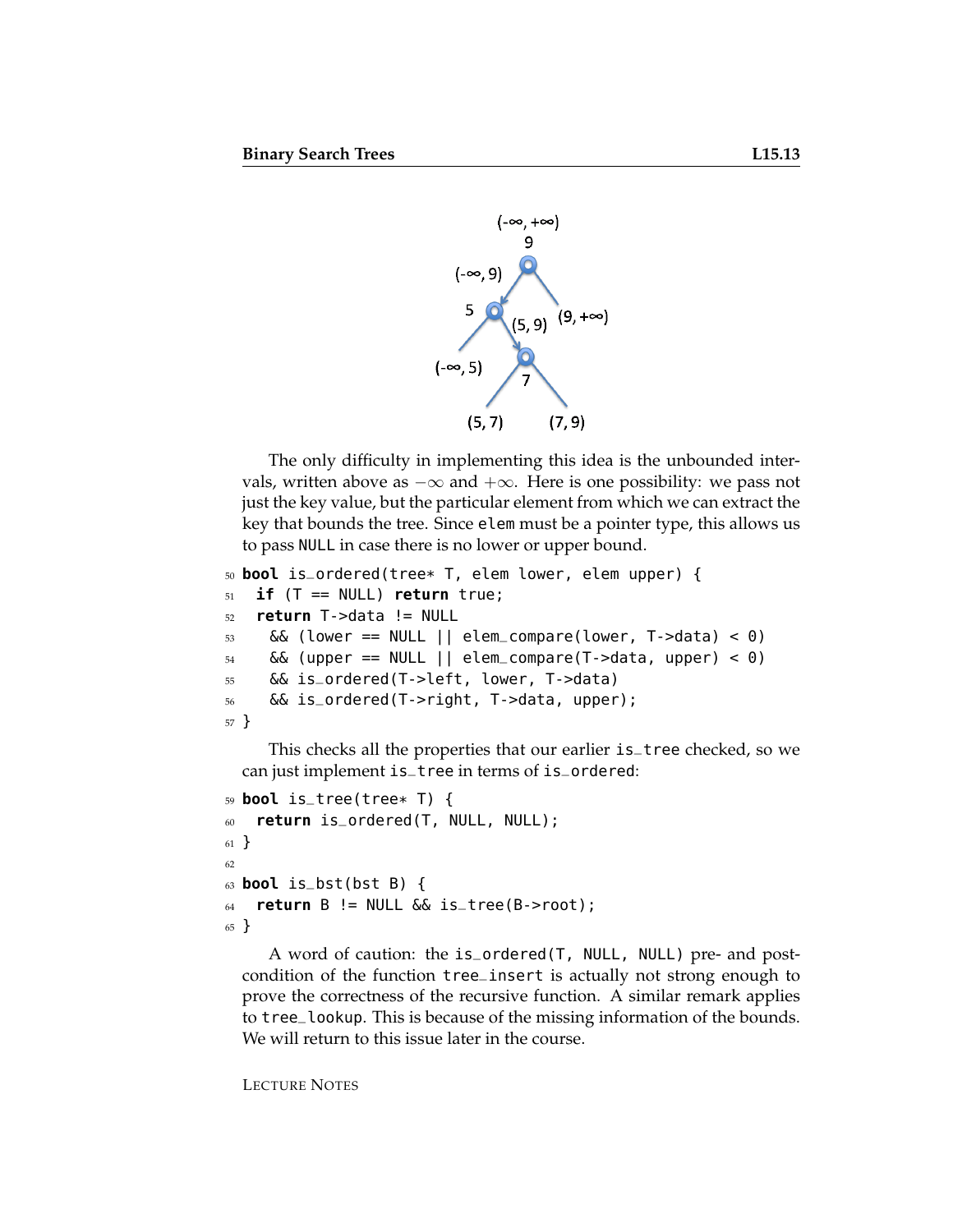### **10 The Shape of Binary Search Trees**

We have already mentioned that balanced binary search trees have good properties, such as logarithmic time for insertion and search. The question is if binary search trees will be balanced. This depends on the order of insertion. Consider the insertion of numbers 1, 2, 3, and 4.

If we insert them in increasing order we obtain the following trees in sequence.



Similarly, if we insert them in decreasing order we get a straight line along, always going to the left. If we instead insert in the order 3, 1, 4, 2, we obtain the following sequence of binary search trees:



Clearly, the last tree is much more balanced. In the extreme, if we insert elements with their keys in order, or reverse order, the tree will be linear, and search time will be  $O(n)$  for *n* items.

These observations mean that it is extremely important to pay attention to the balance of the tree. We will discuss ways to keep binary search trees balanced in a later lecture.